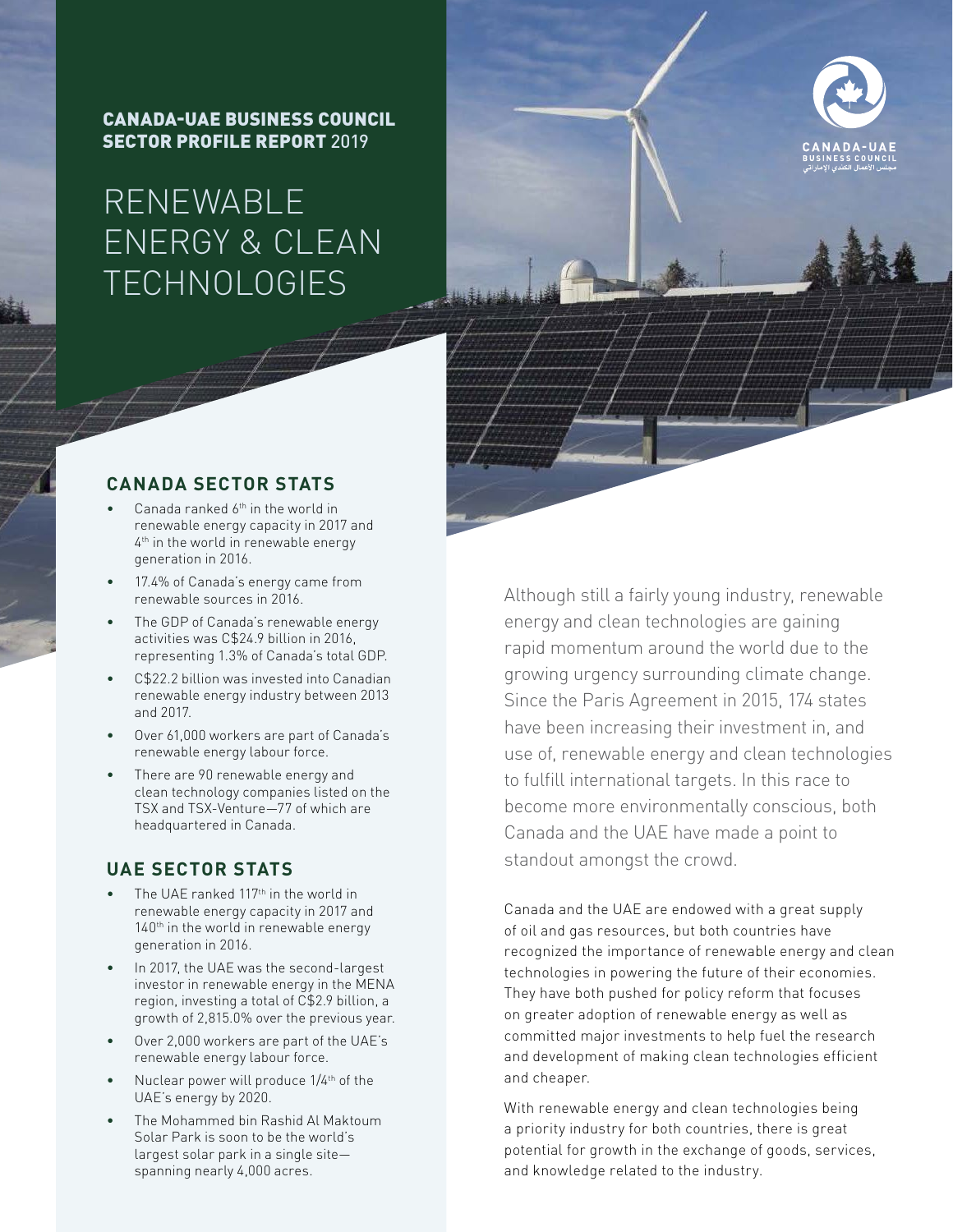## THE CANADA-UAE SECTOR RELATIONSHIP

There are a few instances of collaboration between Canada and the UAE in renewable energy and clean technologies. With the ever growing relevance of the sector, it is likely that new opportunities for partnership will continue to develop between the two countries.

In June 2017, Canadian Solar, one of the world's largest solar power companies, was selected as the sole module supplier to provide more than 800,000 double-glass Dymond modules (equivalent to 268MW) for the third phase of the 800MW Mohammed bin Rashid Al Maktoum Solar Park in Dubai.

In January 2019, Manitoba Hydro International signed a collaboration agreement with Khalifa University of Science and Technology and the Abu Dhabi Transmission and Dispatch company (TRANSCO) to build an industrial-level software to monitor, predict, and interact with network operators in real time and enable renewable energy integration with the UAE power system. The software helps the integration and reliable operation of existing power systems with large scale renewable energy sources. The project develops the knowledge and capability of future engineers to cope with systems employing large penetration of renewable technology.

## **RENEWABLE ENERGY & CLEAN TECHNOLOGIES IN CANADA**

When it comes to renewable energy, Canada is a world leader in its production and use—ranking sixth in the world for renewable energy capacity and fourth in the world for renewable energy generation. Of course, this is only the beginning, as Canada continues to invest in an array of renewable energy projects and innovations.

As a water-rich country, it is no surprise that hydroelectricity is the most important renewable energy source in Canada. In fact, Canada is the second largest producer of hydroelectricity in the world, after China. This energy source accounts for 58.8 per cent of Canada's total electricity generation, with a capacity of 80,859MW, as of 2016.

### **OPPORTUNITIES FOR UAE COMPANIES IN CANADA:**

- Building Renewable Energy and Energy Efficient Infrastructure
- Investing in Major Renewable Energy Projects
- Investing in Clean Tech Start-Ups

Canada's other key sources for renewable energy include nuclear and biomass. Canada is the world's second largest producer and exporter of uranium and is also home to the largest operating nuclear power plant in the world. Nuclear energy contributes 14.6 per cent to Canada's total electricity generation, with a capacity of 14,071MW as of 2016. Biomass energy comes primarily in the form of wood derived material in Canada. Although it only contributes 2.0 per cent to total electricity generation, biomass is a key source for renewable heat and transportation fuel in the county.

INVESTMENT IN RENEWABLE ENERGY BY TECHNOLOGY IN CANADA FROM 2013 TO 2017



Canada has now set its sights on increasing both wind and solar power capacity, with the two energy sources seeing the highest levels of renewable energy investment (public and private) in the country between 2013 and 2017. Another area of growing interest in renewables is tidal energy. Canada's Atlantic coast is home to the world's highest tides, creating significant potential to test and generate energy from the ocean.

In terms of clean technologies, Canada has some of the best and brightest minds in the field, whether they are working as academics or building their own innovative technology companies. In 2017, Canada ranked fourth place among global clean technology innovators in the Global Cleantech 100 List. Focus areas for Canadian cleantech academics and firms include air and water quality improvement, environmental monitoring and remediation, waste and recycling, transportation, agriculture, and the creation of advanced materials.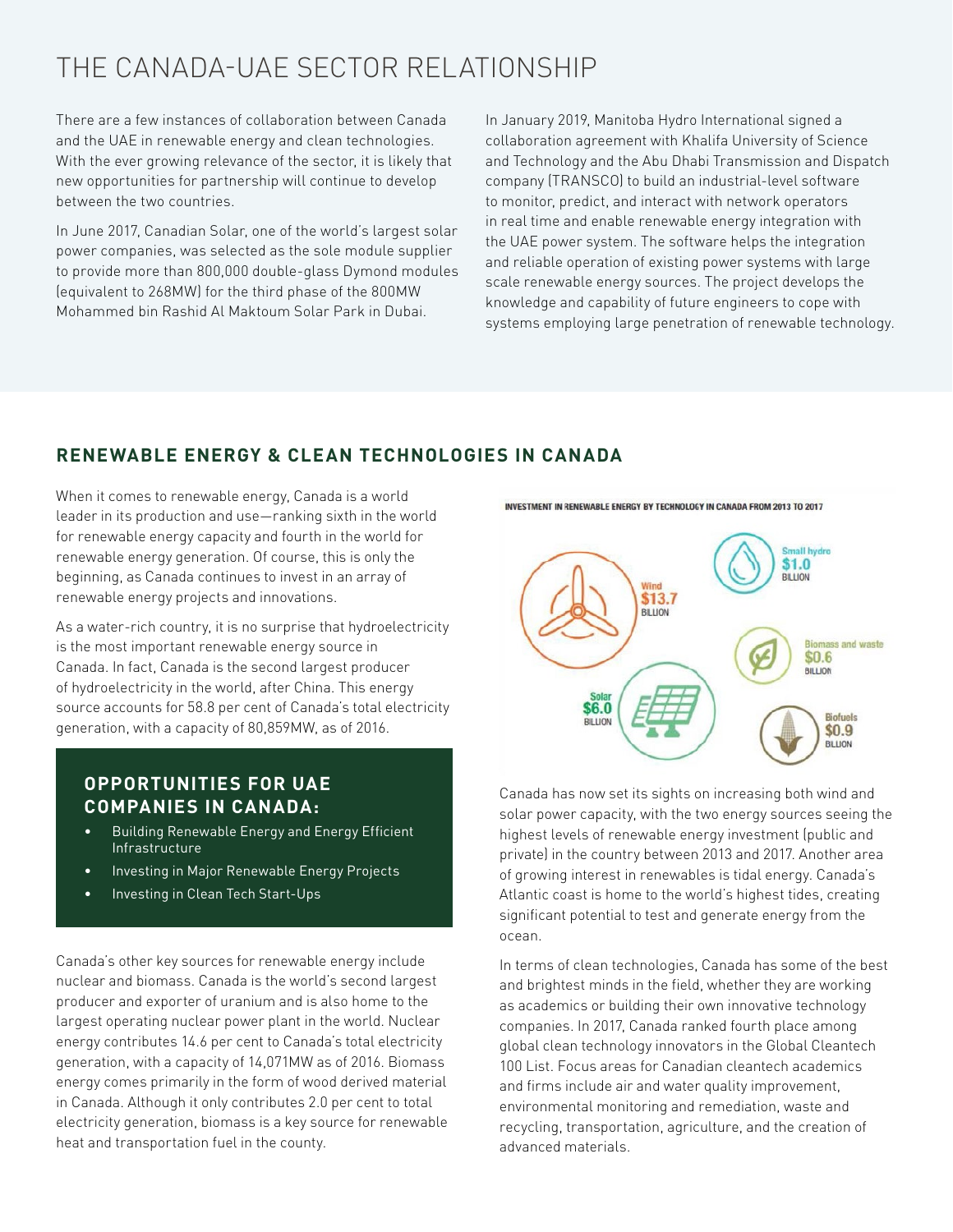Since 2016, the Government of Canada has been putting policies and plans in place to accelerate Canada's adoption, and the business opportunity, in this space. This includes the creation of the Pan-Canadian Framework on Clean Growth and Climate Change as well as the creation of major federal programs—with strong financial support—to grow the clean technology in the country. These programs include: financing for clean technology firms; investing in research and development for renewable energy and transportation infrastructure; tax deductions for businesses investing in renewable energy generation or energy efficiency equipment; international business development for clean technology firms; establishing a clean technology economic strategy table between industry and government (as part of the Innovation and Skills Plan); establishing the Clean Technology Data Strategy and Clean Growth Hub; and the creation of the Low Carbon Economy Leadership Fund, which makes C\$1.4 billion available to the provinces and territories for projects that promote clean growth and reduce greenhouse gas emissions.

#### Feature Project: FORCE & Uisce Tapa at The Bay of Fundy

The Bay of Fundy, located in the province of Nova Scotia, has the highest tides in the world—creating opportunity to capture the immense kinetic energy produced by the ebb and flow of water.

The area's tidal testing and energy production is managed by the Fundy Ocean Research Centre for Energy (FORCE), a not for profit corporation with two objectives: to permit, construct, and operate a tidal turbine test and

demonstration facility in the Bay of Fundy and, to engage in, and enable monitoring and research associated with the deployment, installation, and operation of tidal in-stream energy conversion (TISEC) devices.

Currently there are five tidal energy developers located at the FORCE facility: Atlantis Operations Canada Ltd. (AOCL); Cape Sharp Tidal, Black Rock Tidal Power, Minas Tidal— IME—Tocardo, and Halagonia Tidal Energy Ltd.



*Scotrenewables Tidal Power SR2-2000 Floating Turbine*

In fall 2018, the Government of Canada announced C\$29.8 million in grant funding towards the development of the C\$117-million Uisce Tapa project at FORCE. The project is being developed by Irish-based renewable energy company DP Energy and its Canadian subsidiary, Halagonia Tidal Energy Ltd. Uisce Tapa will incorporate a system of five sea-bed mounted tidal turbines and a single floating turbine, all working together to improving overall efficiency. When it is completed in 2020, the system is expected to create 9MW, making it the largest tidal stream array to be deployed anywhere in the world, with the ability to produce enough energy to power 2,500 homes.

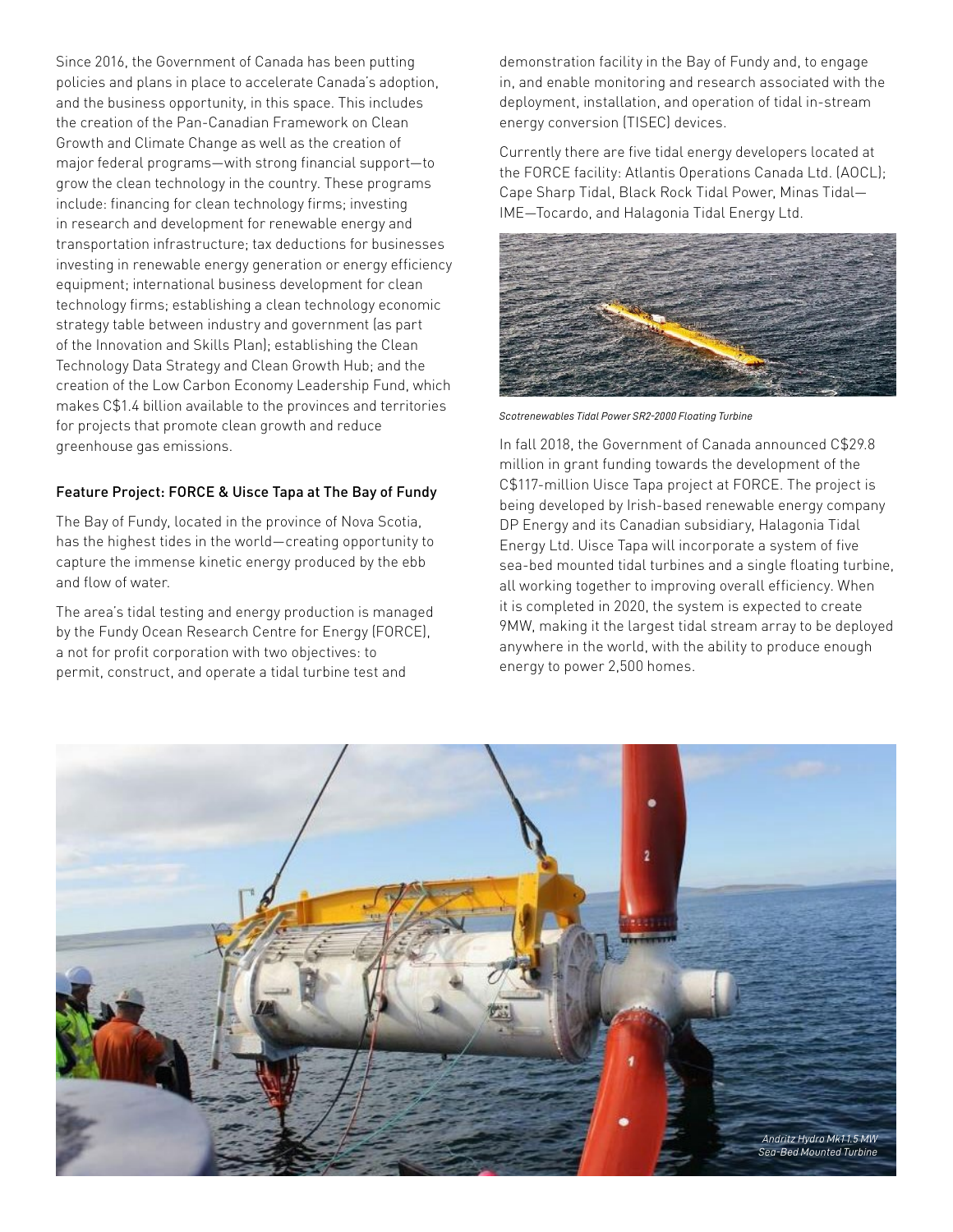## **RENEWABLE ENERGY & CLEAN TECHNOLOGIES IN UAE**

Over the past few years the UAE has made major commitments for their transition to renewables, aspiring to be a model in the region in terms of cleaner energy adoption.

In January 2017, the UAE launched their Energy Strategy 2050, which outlined the federation's goal to reach 44.0 per cent renewable energy by 2050 as well as its goal to reduce carbon dioxide emissions by 70.0 per cent by the same year. The UAE aims to invest US\$163 billion by 2050 to meet these goals and ensure sustainable growth of the country's economy. Even though the strategy was created in 2017, the UAE has already seen major progress that will allow a smooth transition to renewable energy—primarily in the form of solar and nuclear energy.

## **OPPORTUNITIES FOR CANADIAN COMPANIES IN UAE:**

- Clean Technologies Research & Development in Masdar City
- Clean Technologies Testing Market
- Public Private Partnership for Major Renewable Energy Projects
- Retrofitting Contracts for Energy and Water **Efficiency**

Solar power has been the primary focus of the UAE's renewable energy efforts to date, primarily due to the availability of sunlight and the falling cost of solar photovoltaic technology. The nation has already had success with two ambitious solar projects—Shams 1 in Abu Dhabi (the largest concentrated solar power plant in the Middle East) and the Mohammed bin Rashid Al Maktoum Solar Park in Dubai (one of the largest single-site solar parks in the world). The UAE has also explored innovative technologies in solar development, such as the Solar Impulse 2—the first aircraft to fly around the globe powered only by the sun.

The UAE government also envisions nuclear power to become a main source of non-hydrocarbon-based energy for the nation, with a goal of it producing 25.0 per cent of total electricity by 2020. To see this goal through, the UAE invested US\$20.0 billion in 2012 to build four commercial nuclear power reactors as part of the Barakah Nuclear Energy Plant. The plant is expected to be fully completed by 2020.

In addition to its renewable energy goals, the UAE aims to be a clean technology and sustainability innovation hub. A key example of this is Masdar City, a 600-hectare zero-carbon and zero-waste community developed by Abu Dhabi's renewable energy company, Masdar. Masdar City is a freezone location for clean-tech firms from around the world, a research hub for academics working on clean

technology solutions, and also an eco-friendly residential development equipped with retail, restaurants, and public spaces. It houses the Masdar Institute of Science and Technology, the Emirates College of Technology, the Siemens Middle East Headquarters, and the International Renewable Energy Agency (IRENA) Headquarters, to name a few. Not only is Masdar City a massive experiment in how cities can be designed and built more sustainably, but it is also a functioning centre for clean tech development.



*Barakah Nuclear Energy Plant*



*Masdar City*

With the UAE moving rapidly in the adoption of renewable energy and clean technology, the opportunities for Canadian firms are endless. The UAE has prioritized public private partnerships, through the independent power producer models, with many of their most recent renewable energy projects—creating opportunity for companies that can design and build renewable energy infrastructure. The UAE also has opportunities in retrofitting old buildings to be more energy efficient. In this regard, they have need for energy services companies to conduct audits for energy and water saving opportunities; design energy and water saving plans; and provide installation and maintenance services. In terms of clean technology and innovation, the UAE provides companies an opportunity to locate and operate at Masdar City, whether for the purposes of research and development or to build out a test market for cleantech products.